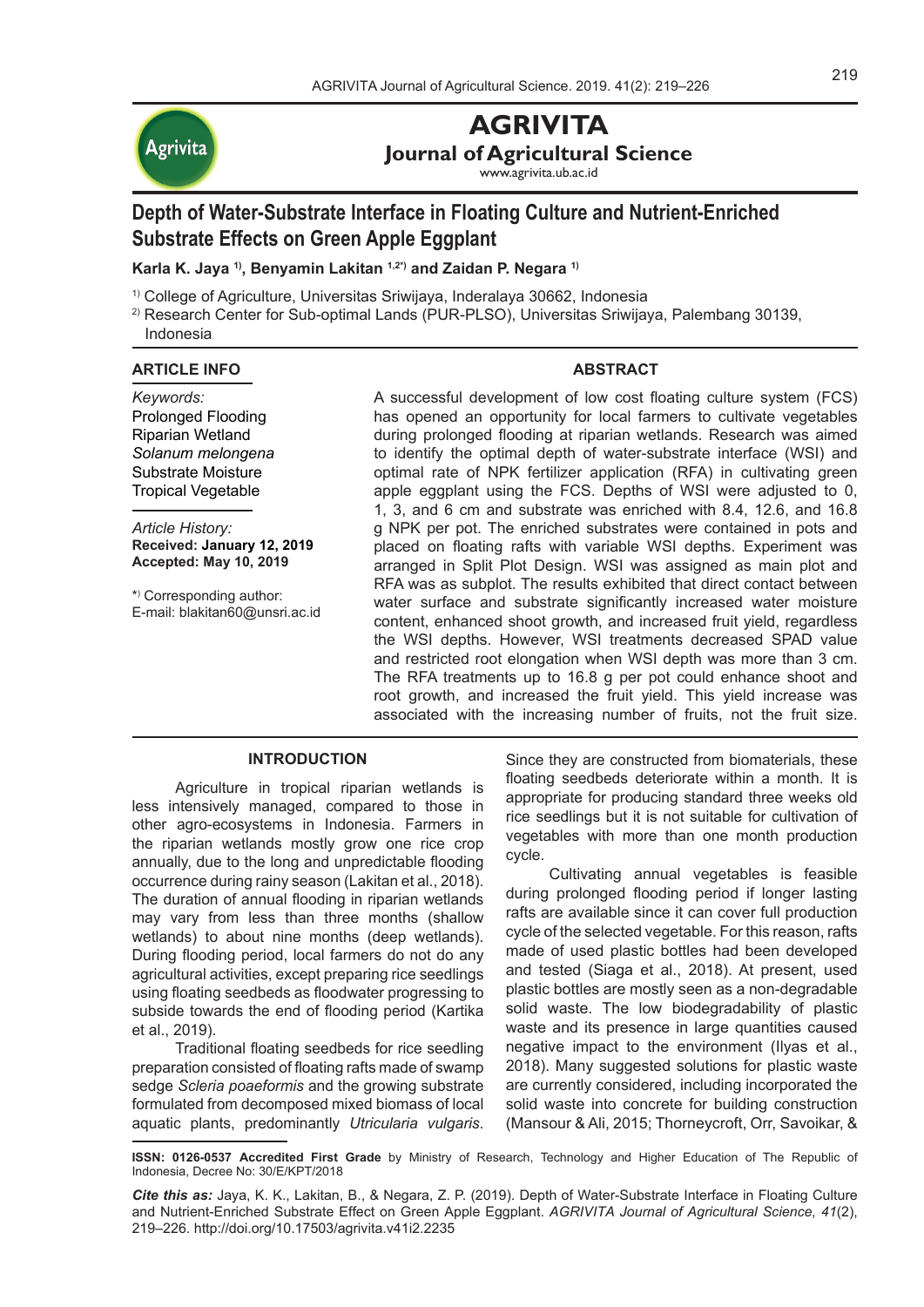Ball, 2018). Used plastic bottles can also be reused for constructing low cost rafts required in the FCS. The latter option gives useful benefts in intensifying crop production at riparian wetlands.

At present, vegetables have only been grown by local farmers on limited acreage of constructed raised beds at riparian wetland ecosystem. Vegetables have never been cultivated using the FCS. The readiness of low cost FCS creates new opportunity for local farmers to cultivate vegetables during prolonged fooding period, including green apple eggplant. The demand on green apple eggplants is considerably high in Indonesia.

The objective of this research was to establish a productive FCS for green apple eggplant. Two crucial aspects in setting up the FCS will be evaluated, i.e. optimum depth of water-substrate interface and optimum rate of NPK fertilizer to be added to soilmanure mix for enhancing growth and maximizing yield in green apple eggplant.

#### **MATERIALS AND METHODS**

This research was carried out at an ofcampus research facility at Jakabaring, Palembang, Indonesia, from April to August 2018. The height of pots used was 20 cm. Upper and lower diameters of the pots were 30 cm and 20 cm, respectively. All pots were filled with soil-manure mix as growing substrate for green apple eggplants. Four holes were drilled on the base of each pot to allow water directly contact the lower part of the substrate to penetrate upward for continuously maintaining substrate moisture.

Relatively homogenous 3-week old eggplant seedlings were selected from nursery and transplanted into each substrate-filled pot. Pots were placed on 1 m x 2 m rafts, made of 69 used 1.5-liter plastic bottles. The bottles were previously used for mineral water. The pots were spaced at 75 cm x 75 cm such that each raft carried 18 pots.

The experimental was set up according to the split plot design. WSI treatment was the main plot and RFA treatment was the subplot. The depth of WSI treatments were 6 cm (S6), 3 cm (S3), less than 1 cm (S1), and untreated control (S0). The depths of WSI were adjusted to each specifed treatment by adding extra load on each raft. NPK inorganic fertilizer was applied at 8.4 g/pot, equivalent to 150 kg/ha (F8), 12.6 g/pot, equivalent to 225 kg/ ha (F12), and 16.8 g/pot, equivalent to 300 kg/ha (F16). Each combination of WSI x RFA treatments consisted of four replications.

The substrate moisture content for each pot was measured using soil moisture meter (Lutron PMS-714). The measured growth and yield traits were plant height, number of leaves, total leaf area (using digital image analyzer developed by Easlon & Bloom, 2014), canopy diameter, leaf SPAD value (using Konica Minolta SPAD-502Plus), shoot dry weight, root length, root dry weight, days to fowering, days to harvest, number of fruits, total fruit weight, fruit length, and fruit diameter.

The calculated F-value generated from the analysis of variance (ANOVA) was compared to values of F-table at  $p \le 0.05$  and  $p \le 0.01$  for justifying significant effects of the treatments. Furthermore, if the treatment effect was significant on any measured traits, the least significant difference (LSD) test was conducted for<br>determining significant differences among determining significant differences among treatment levels on each of specified traits.

#### **RESULTS AND DISCUSSION**

#### **Overview Effects of WSI and RFA Treatments**

There was no interaction found between WSI and RFA treatments on all measured traits in floating-cultured green eggplants. Some traits, however, were separately affected by both the WSI and RFA treatments, i.e. plant height, total leaf area, root fresh weight, and total fruit yield. In contrast, there were also some traits that were not affected either by WSI or RFA treatments, i.e. days to initial flowering, days to initial fruit development, days to the first fruit was harvested, fruit/flower ratio, fruit length, and fruit diameter. Those only affected by WSI treatments were SPAD value during reproductive stages, substrate moisture content, and root length; while those only affected by RFA treatments were canopy diameter, number of leaves, shoot fresh weight, shoot dry weight, number of flowers, and number of fruits per plant (Table 1).

There was no interaction between two treatments, it indicated that each treatment worked independently. WSI affected substrate water status; meanwhile, RFA affected nutrients availability to the crop. Agricultural soil or growing substrate was hydrophilic in nature; therefore, it got easily wetted by water (Gupta et al., 2015). Growing substrate mix of soil-manure or soil with any other organic materials is also hydrophilic. Due to hydrophilic nature of substrates, water can move upward through capillary effect. The capillary rise occurs all the way from water table level to soil surface (Mikhailov, Vashlaev, Kharitonova, & Sviridova, 2018; Xing, Li, & Ma, 2019) or mixed growing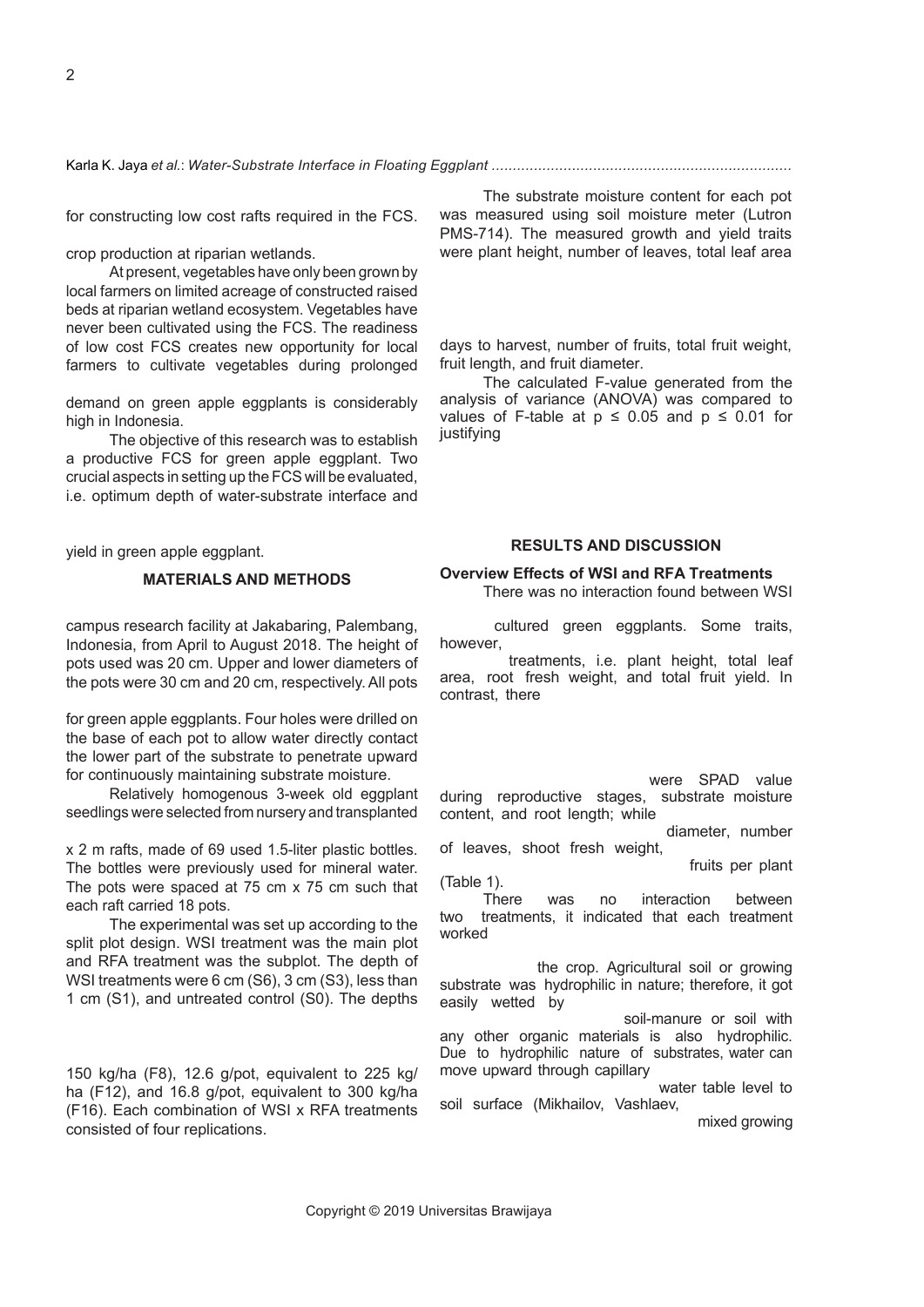substrate surface. Capillary rise reveals the mecanism and RFA treatments. involved in groundwater evaporation. During the upward movement, water soluble minerals were growth of shoot and roots as rates were increased. carried and distributed with the growing substrate (Mikhailov, Vashlaev, Kharitonova, & Sviridova, 2018; Zhao et al., 2019). The distribution of the soluble and development of aerial organs; however, that at minerals can be beneficial or toxic to crops, depending depth of 6 cm significantly reduced root elongation on the characteristic and concentration of the minerals. (Table 2). These findings suggested that initial Aerial and underground organs significantly direct contact between water surface and base of affected by both WSI and RFA were: (1) vegetative substrate in FCS was beneficial to increase substrate growth (plant height and average leaf area), (2) moisture; therefore, increased water availability reproductive organ development (total fruit weight for crop growth. However, deeper submersion of per individual plant or fruit yield), and (3) underground substrate limited aerobic part of the substrate for organ growth (root fresh weight). However, the nature root expansion, mainly due to oxygen deficiency in of these effects was not analogous between the WSI water saturated at bottom layer of the substrate.

RFA treatments consistently increased Meanwhile, the effect of WSI treatments was split. The WSI at depths of 3 cm or less enhanced growth

**Table 1.** Depth of water-substrate interface and rate of NPK fertilizer application effects on growth and yield traits in floating-cultured apple-green eggplant

| No.            | <b>Measured trait</b>              | <b>Calculated F</b> |                    |                    |  |
|----------------|------------------------------------|---------------------|--------------------|--------------------|--|
|                |                                    | <b>WSI</b>          | <b>RFA</b>         | <b>WSI x RFA</b>   |  |
| $\mathbf{1}$   | Plant height (cm)                  | 14.72 **            | $6.45$ **          | 0.58 <sup>tn</sup> |  |
| 2              | Canopy diameter (cm)               | 2.96 <sup>tn</sup>  | 3.57               | 1.28 <sup>tn</sup> |  |
| 3              | Number of leaves                   | 2.61 <sup>tn</sup>  | 18.44 **           | 1.64 <sup>tn</sup> |  |
| $\overline{4}$ | Total leaf area (cm <sup>2</sup> ) | $3.84$ $\degree$    | $5.93$ **          | 2.45 <sup>tn</sup> |  |
| 5              | SPAD value at 7 WAT                | $8.44$ **           | 2.29 <sup>tn</sup> | 1.10 <sup>tn</sup> |  |
|                | SPAD value at 11 WAT               | 20.50 **            | 1.49 <sup>tn</sup> | 1.64 <sup>tn</sup> |  |
| 6              | Substrate moisture (%) at 4 WAT    | 13.95 **            | $0.41^{tn}$        | 0.67 <sup>tn</sup> |  |
|                | Substrate moisture (%) at 5 WAT    | $61.03$ **          | 1.36 <sup>tn</sup> | 1.09 <sup>tn</sup> |  |
| $\overline{7}$ | Shoot fresh weight (g)             | $1.47$ tn           | 15.02**            | 1.57 <sup>th</sup> |  |
| 8              | Shoot dry weight (g)               | $2.62 \text{ m}$    | $9.94$ **          | $0.81^{tn}$        |  |
| 9              | Root length (cm)                   | 35.32"              | 0.40 <sup>tn</sup> | 0.45 <sup>tn</sup> |  |
| 10             | Root fresh weight (g)              | 5.72                | $7.34$ **          | 0.84 <sup>tn</sup> |  |
| 11             | Root dry weight (g)                | 2.73 <sup>tn</sup>  | $6.55$ **          | 1.85 <sup>tn</sup> |  |
| 12             | Initial flowering (DAT)            | 2.13 <sup>tn</sup>  | 0.67 <sup>tn</sup> | 0.87 <sup>tn</sup> |  |
| 13             | Initial fruit development (DAT)    | 1.53 <sup>tn</sup>  | 0.52 <sup>tn</sup> | 1.06 <sup>tn</sup> |  |
| 14             | First fruit harvested (DAT)        | 0.58 <sup>tn</sup>  | $1.55^{th}$        | 1.06 <sup>tn</sup> |  |
| 15             | Number of flowers per plant        | $2.66$ th           | 3.75               | $0.90$ th          |  |
| 16             | Fruit/flower ratio (%)             | $1.67$ th           | $1.73$ th          | $2.03$ tn          |  |
| 17             | Number of fruits per plant         | 2.89 <sup>tn</sup>  | 4.07 *             | 1.67 <sup>tn</sup> |  |
| 18             | Total fruit yield (g)              | 4.32                | 4.81               | 0.88 <sup>tn</sup> |  |
| 19             | Average fruit length (cm)          | $1.57$ tn           | 0.17 <sup>tn</sup> | 1.20 <sup>tn</sup> |  |
| 20             | Average fruit diameter (cm)        | 2.13 <sup>tn</sup>  | 0.28 <sup>tn</sup> | 1.72 <sup>tn</sup> |  |
|                | F Table 0.05                       | 3.49                | 3.40               | 2.50               |  |
|                | F Table 0.01                       | 5.95                | 5.61               | 3.66               |  |

Remarks: ns, \*, \*\* are not significantly different, significantly different at  $p \le 0.05$  and  $p \le 0.01$ ), respectively: WSI is basal substrate submersion treatment; and RFA is rate of fertilizer application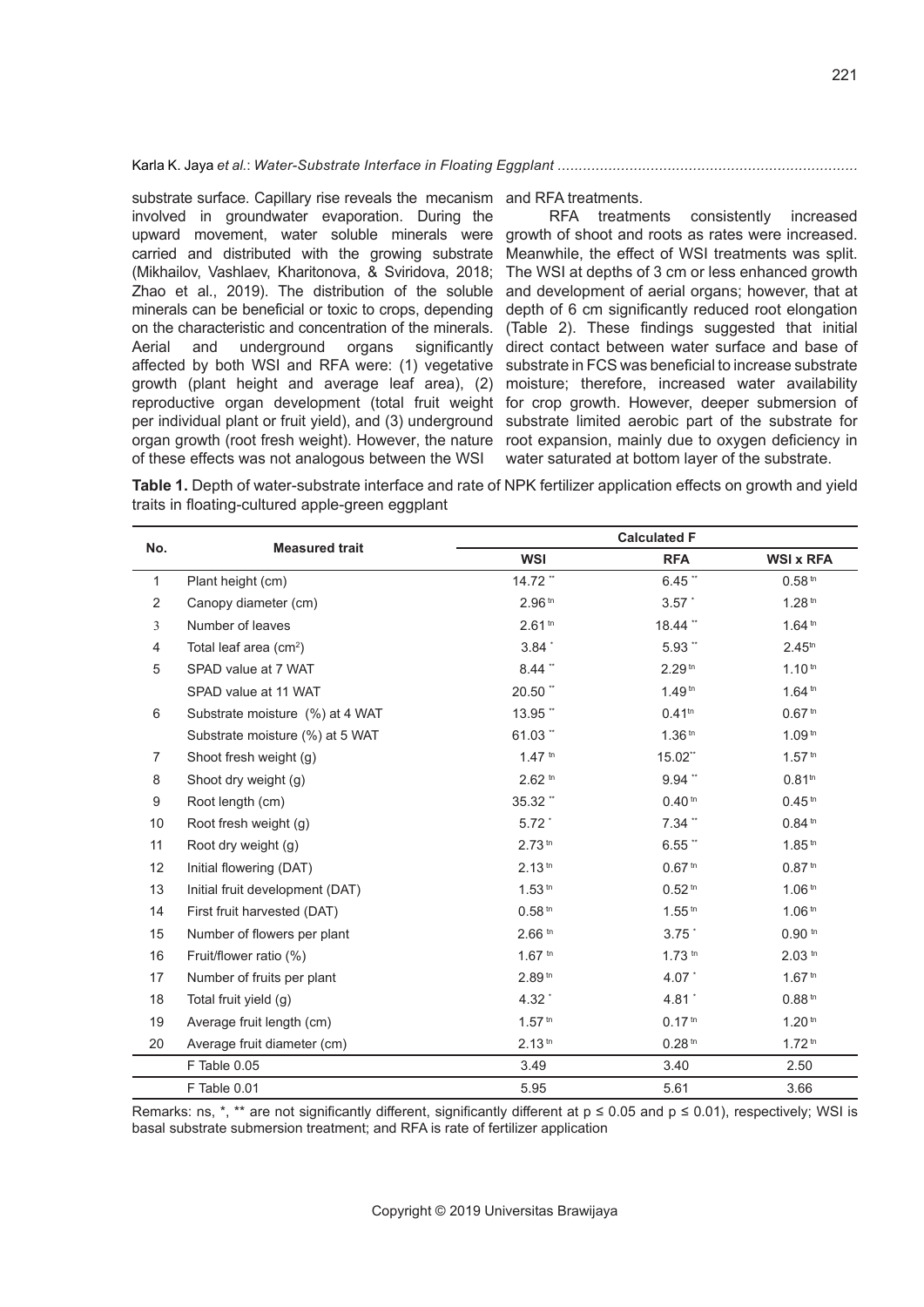Karla K. Jaya *et al.*: *Water-Substrate Interface in Floating Eggplant .......................................................................* 

The phenomenon of WSI in limiting substrate oxygen availability is similar to those caused by shallow water table, waterlogging, and flooding. WSI is basically water saturation condition occurs at bottom layer of the substrate. Although, it occupied only a relatively thin layer of the substrate, it still effectively limited oxygen diffusion. Occurrence of restricted oxygen diffusion within water saturated substrate has been well recognized (Pedersen, Perata, & Voesenek, 2017; Voesenek, Sasidharan, Visser, & Bailey-Serres, 2016; Yamauchi, Colmer, Pedersen, & Nakazono, 2018).

Substrate moisture content, SPAD value during reproductive stage (at age 7 and 11 WAT), and root length were affected by WSI but not by RFA treatments. Substrate moisture content in WSI-treated eggplants was consistently higher than those of control plants, proving that direct contact between water surface and base of growing substrate was effective in maintaining substrate

water content in the FCS (Table 3). In this study, WSI-treated eggplants were never been watered throughout the whole growing season. Moisture content was fully relied on water absorbed at bottom part of the substrate as long as it was in a direct contact with water surface.

Length of roots in control plants were almost double compared to those of WSI-treated plants (Table 3), but root fresh weight was not significantly different, except if WSI treatment was set at depth of 6 cm (Table 2). These findings indicated that, in control plants, primary roots extension was enhanced but branching of the root system was limited. In contrast, in WSI-treated plants, extension of primary roots was restricted by the existence of water saturated layer at the bottom part of growing substrate, but the WSI treatments stimulated root branching. Similar results were reported by Ferreira, Zotarelli, Tormena, Rens, & Rowland (2017), Gérard, Blitz-Frayret, Hinsinger, & Pagès (2017), and Tron, Bodner, Laio, Ridolfi, & Leitner (2015).

**Table 2.** Plant height, average leaf area, root fresh weight, and total fruit yield as affected by depth of watersubstrate interface and rate of NPK fertilizer application in floating-cultured apple-green eggplant

|                                    | <b>Basal substrate submersion</b>    |                |                |                |                 |
|------------------------------------|--------------------------------------|----------------|----------------|----------------|-----------------|
| Rate of NPK fertilizer application | S <sub>0</sub>                       | S <sub>1</sub> | S <sub>3</sub> | S <sub>6</sub> | <b>WSI mean</b> |
|                                    | Plant height (cm)                    |                |                |                |                 |
| F <sub>8</sub>                     | 45.25                                | 56.13          | 55.25          | 52.90          | 52.38 a         |
| F <sub>12</sub>                    | 44.40                                | 63.95          | 57.75          | 56.50          | 55.65 ab        |
| F16                                | 50.00                                | 63.50          | 61.50          | 63.00          | 59.50 b         |
| RFA mean                           | 46.55 a                              | 61.19 b        | 58.17 b        | 57.47 b        |                 |
|                                    | Average leaf area (cm <sup>2</sup> ) |                |                |                |                 |
| F <sub>8</sub>                     | 303.89                               | 309.43         | 341.65         | 243.34         | 299.58 a        |
| F <sub>12</sub>                    | 303.38                               | 414.28         | 397.16         | 344.86         | 364.92 b        |
| F16                                | 276.37                               | 406.34         | 407.71         | 386.84         | 369.32 b        |
| RFA mean                           | 294.55 a                             | 376.68 b       | 382.17 b       | 325.01 ab      |                 |
|                                    | Root fresh weight (g)                |                |                |                |                 |
| F <sub>8</sub>                     | 40.01                                | 35.61          | 31.78          | 22.80          | 32.55a          |
| F <sub>12</sub>                    | 48.59                                | 65.60          | 60.83          | 36.04          | 52.77 b         |
| F16                                | 64.60                                | 51.59          | 49.54          | 34.73          | 50.12 b         |
| RFA mean                           | 51.07 b                              | 50.94 b        | 47.39 b        | 31.19a         |                 |
|                                    | Total fruit yield (g)                |                |                |                |                 |
| F <sub>8</sub>                     | 222.72                               | 139.52         | 252.90         | 146.97         | 190.53 a        |
| F <sub>12</sub>                    | 198.28                               | 259.58         | 313.22         | 189.29         | 240.09 ab       |
| F <sub>16</sub>                    | 209.98                               | 326.16         | 365.97         | 265.01         | 291.78 b        |
| RFA mean                           | 210.32 ab                            | 241.75 ab      | 310.70 c       | 200.42 a       |                 |

Remarks: Means followed by different letter within each row of RFA mean or column of WSI mean for each traits were significantly different based on LSD test at  $p \le 0.05$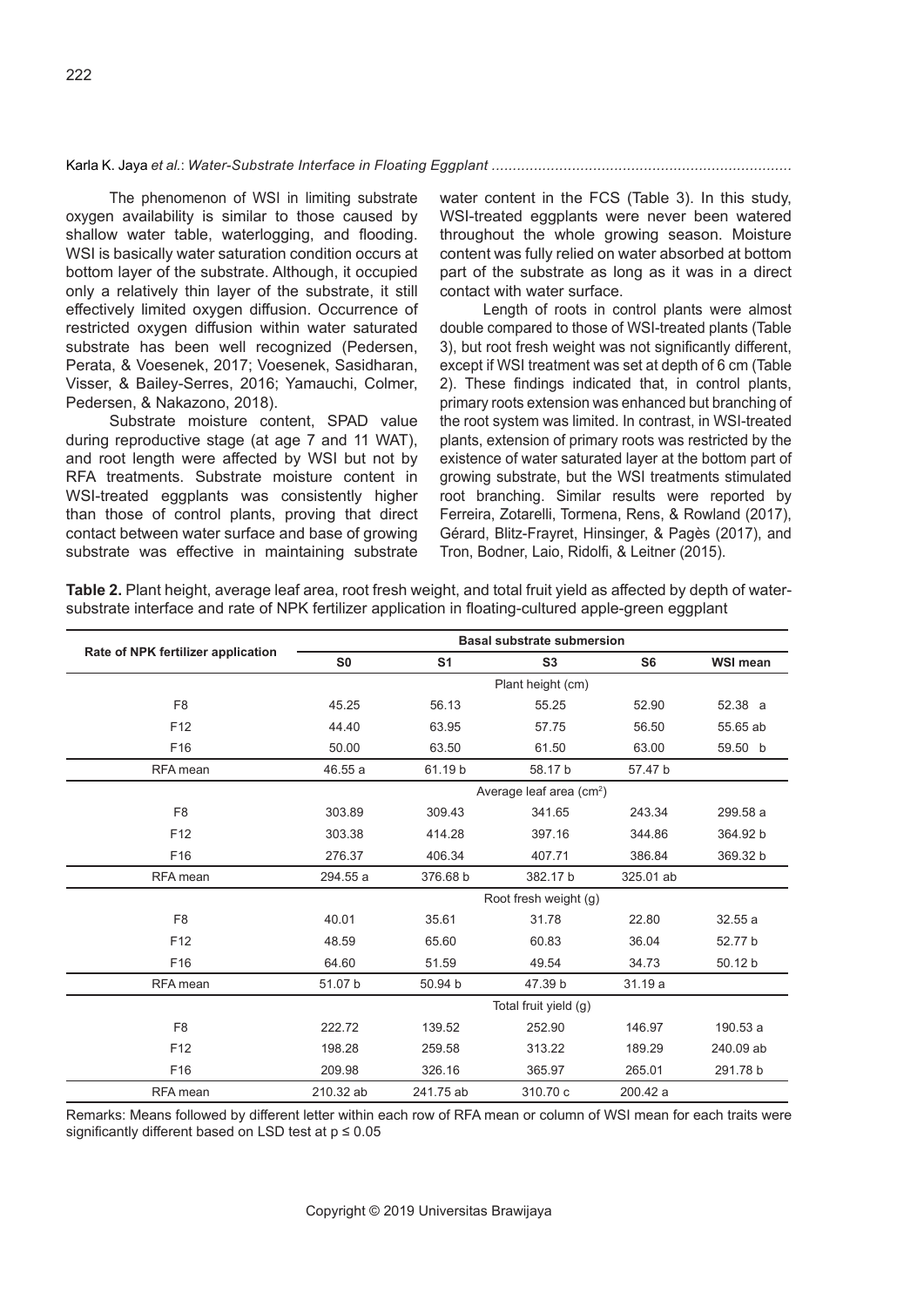Leaf SPAD values were significantly lower in WSI-treated eggplant (Table 3). SPAD measures chlorophyll content in standardized area of leaf, not per total area of a single leaf. Therefore, lower SPAD value in WSI-treated plants is more likely associated with 'diluting effect', i.e. chlorophyll molecules were distributed within a larger leaf area (Table 2), not because of the reduction or destruction of its chlorophyll molecules.

Canopy diameter, number of leaves, shoot fresh and dry weights, number of flowers and fruits per plant were affected by RFA treatment. NPK fertilizer application at rates up to 16.8 g per pot consistently increased growth and yield in eggplants (Table 4). Enhanced uptake of these essential elements was associated with the increase of their solubility at higher substrate water content (Zhang & Marschner, 2018).

# **Significance and Precaution of Direct Contact Between Water and Substrate**

The FCS is not just growing crops on a raft. It is also designed to take advantage of available water and hygroscopic nature of growing substrate. For this reason, direct contact between water surface and bottom part of substrate has to be maintained throughout the growing season. In principle, FCS is a simplified hydroponic system (Sharma, Acharya, Kumar, Singh, & Chaurasia, 2018). However, in spite of using wicks for transferring water to growing substrate, FCS continuously maintains direct contact between water surface and substrate.

The need of establishing direct contact between substrate and water surface in FCS has not been fully comprehended. An optimal depth of WSI for vegetable crop cultivation using FCS has not been systematically studied. The result of this experiment revealed that substrate moisture content significantly increased as a direct contact between water surface and substrate were established at any depth (Table 3). In this study, the increase in substrate moisture content enhanced growth of aerial vegetative organs and increased fruit yield at depth of WSI around 1 to 3 cm (Table 2). However, WSI at depth of 6 cm restricted root elongation (Table 3). However, it did not significantly affect root biomass (Table 2), due to the increase in root branching to compensate for shorter primary root. The presence of water saturated layer at bottom part of substrate prevented roots of eggplant to penetrate deeper but the saturated layer induced branching of the root system within aerobic zone at upper part of the substrate.

**Table 3.** Traits significantly affected by depth of water-substrate interface in floating-cultured apple-green eggplant

|                                 | Depth of water-substrate interface |                    |                |                    |
|---------------------------------|------------------------------------|--------------------|----------------|--------------------|
| <b>Trait measured</b>           | <b>SO</b>                          | S <sub>1</sub>     | S <sub>3</sub> | S6                 |
| Substrate moisture (%) at 4 WAT | 10.35a                             | 14.09 <sub>b</sub> | 16.84 bc       | 18.49c             |
| Substrate moisture (%) at 5 WAT | 2.69a                              | 22.95 <sub>b</sub> | 22.33h         | 28.61c             |
| Root length (cm)                | 61.93 a                            | 34.44 b            | 32.07 b        | 32.70 b            |
| SPAD value at 7 WAT             | 50.21a                             | 47.75 a            | 42.88 b        | 42.40 <sub>b</sub> |
| SPAD value at 11 WAT            | 38.55a                             | 35.83 <sub>b</sub> | 33.43c         | 33.93c             |

Remarks: Means within each row followed by different letter were significantly different based on LSD test at p ≤ 0.05.

| Table 4. Traits significantly affected by rate of NPK fertilizer application in floating-cultured apple-green eggplant |  |  |
|------------------------------------------------------------------------------------------------------------------------|--|--|
|------------------------------------------------------------------------------------------------------------------------|--|--|

| <b>Trait measured</b>      | Rate of NPK fertilizer application |                 |                   |  |
|----------------------------|------------------------------------|-----------------|-------------------|--|
|                            | F <sub>8</sub>                     | F <sub>12</sub> | F <sub>16</sub>   |  |
| Canopy diameter (cm)       | 62.26 a                            | 65.75 ab        | 70.63 b           |  |
| Number of leaves           | 31.00a                             | 43.94 b         | 47.88 b           |  |
| Shoot fresh weight (g)     | 122.30a                            | 158.56 b        | 181.37 c          |  |
| Shoot dry weight (g)       | 26.97 a                            | 32.88 a         | 42.01 b           |  |
| Root dry weight (g)        | 10.04a                             | 16.04 b         | 14.97 b           |  |
| Number of flower per plant | 9.38a                              | $10.06$ ab      | 11.38 b           |  |
| Number of fruit per plant  | 1.88a                              | 2.50ab          | 3.00 <sub>b</sub> |  |

Remarks: Means within each row followed by different letter were significantly different based on LSD test at p ≤ 0.05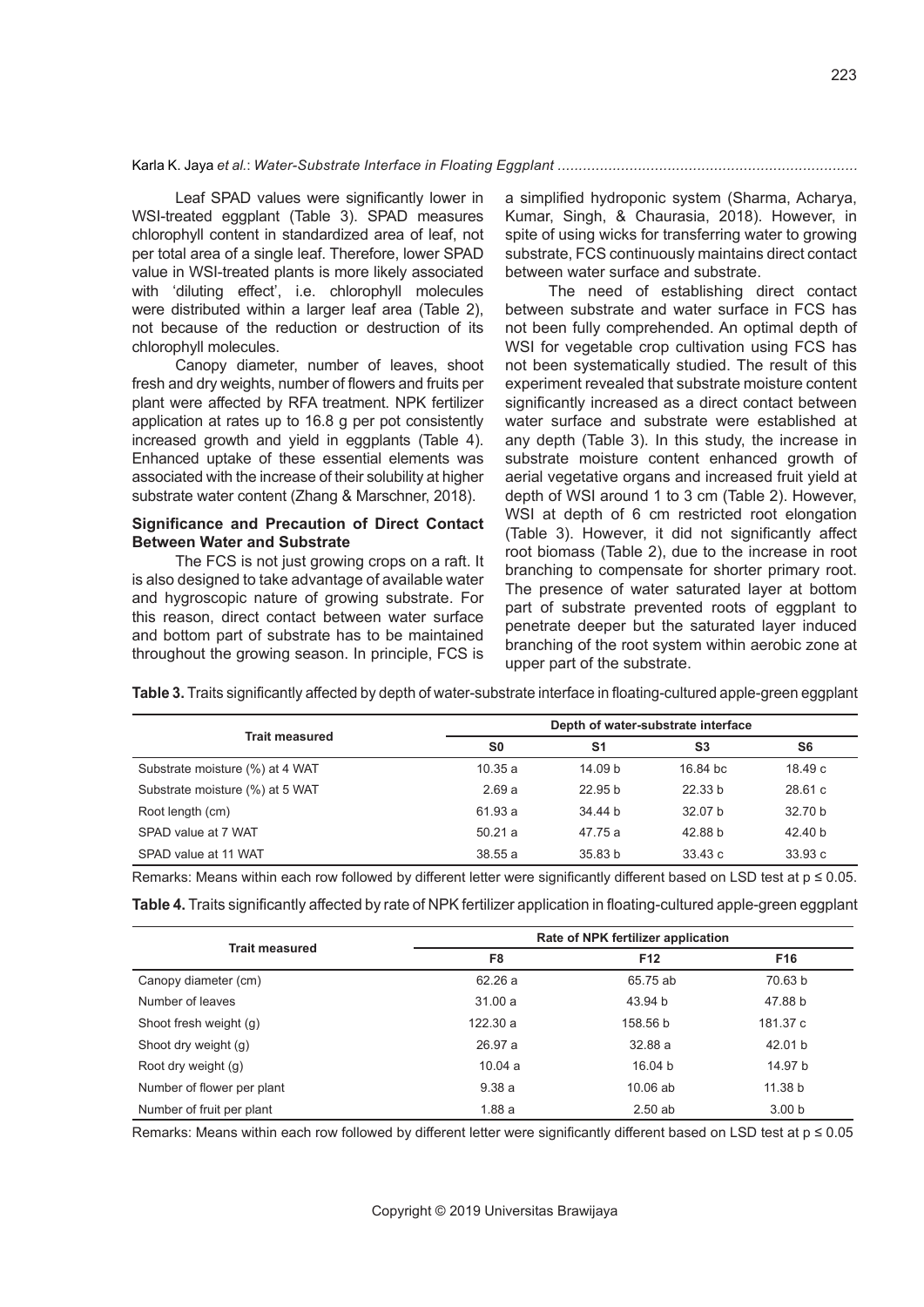Leaf expansion and stem elongation have been associated with water content of the aerial organs which directly associated with internal hydraulic pressure (Turc, Bouteillé, Fuad-Hassan, Welcker, & Tardieu, 2016). The increase in leaf area frequently caused a lower SPAD value; reversely, restricted leaf expansion was compensated with a higher SPAD value. However, the relationship between water-induced leaf expansion and chlorophyll development has not been clear.

SPAD value has been reliably used for predicting or estimating leaf chlorophyll content (Jiang, Johkan, Hohjo, Tsukagoshi, & Maruo, 2017; Vesali, Omid, Kaleita, & Mobli, 2015). Chu et al. (2015) had identified 443 photosynthetic proteins related to chlorophyll deficiency that showed differential accumulations between chlorophylldeficient mutant and its corresponding wild-type in *Brassica napus* leaves. The decreased in chlorophyll biosynthetic enzymes and photosynthetic proteins reduced chlorophyll contents and impaired photosynthetic capacity in the mutant plant. Shen et al. (2017) reported that wheat leaf chlorosis was caused by accelerated chlorophyll degradation and elevated leaf moisture under stress condition. However, there was no attempt to relate increase in leaf moisture to chlorophyll degradation or vice versa. Chlorophyll biosynthesis or degradation is very complex process.

At water saturation condition, substrate pores were filled with water, restricting oxygen diffusion and causing reduction in oxygen availability. Most of terrestrial plants suffer physiological stress under root-zone oxygen deficiency condition (Munir, Konnerup, Khan, Siddique, & Colmer, 2019). Most of commercial vegetables had been reported as sensitive crops to substrate hypoxia (He, Yu, Li, Du, & Guo, 2018; Mariani & Ferrante, 2017; Yasin & Andreasen, 2016).

# **Inorganic NPK for Complementing Soil-Manure Mixed Substrate**

Shoot and root growth significantly increased in green apple eggplants as rates of NPK fertilizer application were increased up to 16.8 g/plant (Table 4). Similarly, fruit yield also significantly increased (Table 2). These findings signified that the availability of these three macro nutrients in soil-manure mixed substrate used in this study were at suboptimal level. Therefore, the macro nutrients have to be added to increase fruit yield.

The increase in fruit yield was associated with higher number of fruit per plant (Table 4) whereas fruit size (length and diameter) was not significantly affected by NPK fertilizer application rates (Table 1). However, Khalifezadeh Koureh, Bakhshi, Pourghayoumi, & Majidian (2019) reported that higher yield was observed in grape plant fertilized with inorganic fertilizers; however, highest nutritional quality, improved antioxidant capacity, and some other biochemical characteristics were obtained in plant nourished with organic fertilizer.

These current findings suggested that the combination of organic and inorganic fertilizers could potentially be beneficial to increase yield and nutritional quality in fruit of eggplant. Maghfoer, Soelistyono, & Herlina, 2013; 2014) also found that, at the same nitrogen application rate, mixing organic (goat manure) and inorganic nitrogen (urea) produced higher yield in eggplant than those fertilized solely with inorganic nitrogen. The application of organic fertilizer was not only as source of multiple elements but also improved hydraulic properties of soil or growing substrate, i.e. moisture content, water holding capacity, and substrate conductivity (Khairuddin, Md. Isa, Zakaria, & Rani, 2018). Biochar as ameliorant also provided similar benefits such as improving soil properties and availability of existing nutrients (Maftu'ah & Nursyamsi, 2019); however, it did not provide additional nutrients

Using soil-manure mix as growing substrate and application of NPK fertilizer at an appropriate rate can be recommended to local farmers in growing vegetables using floating culture system.

#### **CONCLUSION AND SUGGESTION**

In floating culture system, a direct contact between water surface and bottom part of substrate has to be established. The depth of WSI in less than 3 cm significantly increased substrate water content, enhanced shoot growth, and increased fruit yield; however, if the depth was more than 3 cm, it lowered the SPAD value and restricted root elongation. Therefore, a continuous contact has to be established but the depth of contact should be kept as thin as possible. The lower SPAD value was more associated with the increase of leaf area, not because of the decrease in chlorophyll content. NPK fertilizer application up to 16.8 g/pot (equivalent to 300 kg/ha) enhanced shoot and root growth and increased fruit yield. This increase was associated with the increase in number of fruits,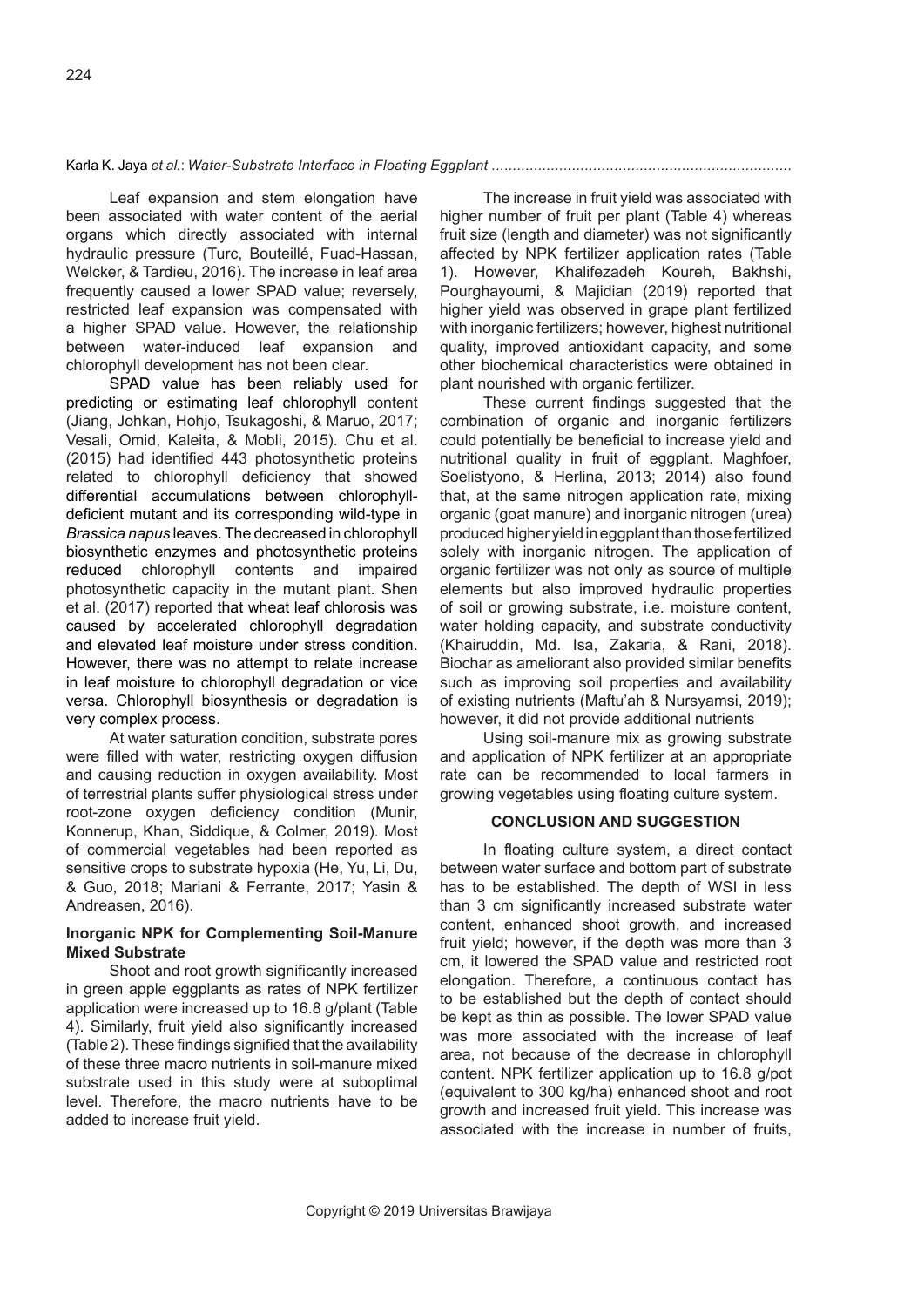not the increase of fruit size, since both fruit length and diameter were not significantly affected.The significant increase in fruit yield of RFA-treated plants suggested that soil-manure mixed substrate was still need to be complemented with inorganic NPK fertilizer.

# **ACKNOWLEDGEMENT**

The authors would like to express their highest gratitude to editor-in-chief and anonymous reviewers for their constructive comments and suggestions on earlier version of this manuscript. This research was funded by Program Penelitian Unggulan Profesi Universitas Sriwijaya (Grant No.0006/UN9/SK.LP2M.PT/2018)

#### **REFERENCES**

- Chu, P., Yan, G. X., Yang, Q., Zhai, L. N., Zhang, C., Zhang, F. Q., & Guan, R. Z. (2015). ITRAQ-based quantitative proteomics analysis of Brassica napus leaves reveals pathways associated with chlorophyll deficiency. *Journal of Proteomics*, *113*, 244–259. https://doi.org/10.1016/j.jprot.2014.10.005
- Easlon, H. M., & Bloom, A. J. (2014). Easy leaf area: Automated digital image analysis for rapid and accurate measurement of leaf area. *Applications in Plant Sciences*, *2*(7), apps.1400033. https:// doi.org/10.3732/apps.1400033
- Ferreira, C. J. B., Zotarelli, L., Tormena, C. A., Rens, L. R., & Rowland, D. L. (2017). Effects of water table management on least limiting water range and potato root growth. *Agricultural Water Management*, *186*, 1–11. https://doi.org/10.1016/j. agwat.2017.02.020
- Gérard, F., Blitz-Frayret, C., Hinsinger, P., & Pagès, L. (2017). Modelling the interactions between root system architecture, root functions and reactive transport processes in soil. *Plant and Soil*, *413*(1– 2), 161–180. https://doi.org/10.1007/s11104-016- 3092-x
- Gupta, B., Shah, D. O., Mishra, B., Joshi, P. A., Gandhi, V. G., & Fougat, R. S. (2015). Effect of top soil wettability on water evaporation and plant growth. *Journal of Colloid and Interface Science*, *449*, 506– 513. https://doi.org/10.1016/j.jcis.2015.02.018
- He, L., Yu, L., Li, B., Du, N., & Guo, S. (2018). The effect of exogenous calcium on cucumber fruit quality, photosynthesis, chlorophyll fluorescence, and fast chlorophyll fluorescence during the fruiting period under hypoxic stress. *BMC Plant Biology*, *18*, 180. https://doi.org/10.1186/s12870-018-1393-3
- Ilyas, M., Ahmad, W., Khan, H., Yousaf, S., Khan, K., & Nazir, S. (2018). Plastic waste as a significant threat to environment - a systematic literature review. *Reviews on Environmental Health*, *33*(4), 383– 406. https://doi.org/10.1515/reveh-2017-0035
- Jiang, C., Johkan, M., Hohjo, M., Tsukagoshi, S., & Maruo, T. (2017). A correlation analysis on chlorophyll content and SPAD value in tomato leaves. *HortResearch*, *71*, 37–42. https://doi. org/10.20776/S18808824-71-P37
- Kartika, K., Lakitan, B., Wijaya, A., Kadir, S., Widur, L. I., Siaga, E., & Meihana, M. (2018). Effects of particle size and application rate of rice-husk biochar on chemical properties of tropical wetland soil, rice growth and yield. *Australian J. of Crop Sci.*, *12*(05), 817-826. https://doi. org/10.21475/ajcs.18.12.05.PNE1043
- Khairuddin, M. N., Md. Isa, I., Zakaria, A. J., & Rani, A. R. A. (2018). Effect of amending organic and inorganic fertilizer on selected soil physical properties in entisols. *AGRIVITA Journal of Agricultural Science*, *40*(2), 242–248. https://doi. org/10.17503/agrivita.v40i2.1087
- Khalifezadeh Koureh, O., Bakhshi, D., Pourghayoumi, M., & Majidian, M. (2019). Comparison of yield, fruit quality, antioxidant activity, and some phenolic compounds of white seedless grape obtained from organic, conventional, and integrated fertilization. *International Journal of Fruit Science*, *19*(1), 1–12. https://doi.org/10.1080/15 538362.2018.1466757
- Lakitan, B., Hadi, B., Herlinda, S., Siaga, E., Widuri, L. I., Kartika, K., … Meihana, M. (2018). Recognizing farmers' practices and constraints for intensifying rice production at Riparian Wetlands in Indonesia. *NJAS - Wageningen Journal of Life Sciences*, *85*, 10–20. https://doi.org/10.1016/j. njas.2018.05.004
- Maftu'ah, E., & Nursyamsi, D. (2019). Effect of biochar on peat soil fertility and NPK uptake by corn. *AGRIVITA Journal of Agricultural Science*, *41*(1), 64–73. https://doi.org/10.17503/agrivita.v41i1.854
- Maghfoer, Moch. D., Soelistyono, R., & Herlina, N. (2013). Response of eggplant (*Solanum melongena* L.) to combination of inorganic-organic N and EM4. *AGRIVITA Journal of Agricultural Science*, *35*(3), 296–303. https://doi.org/10.17503/agrivita-2013- 35-3-p296-303
- Maghfoer, Moch. D., Soelistyono, R., & Herlina, N. (2014). Growth and yield of eggplant (*Solanum melongena* L.) on various combinations of N-source and number of main branch. *AGRIVITA Journal of*